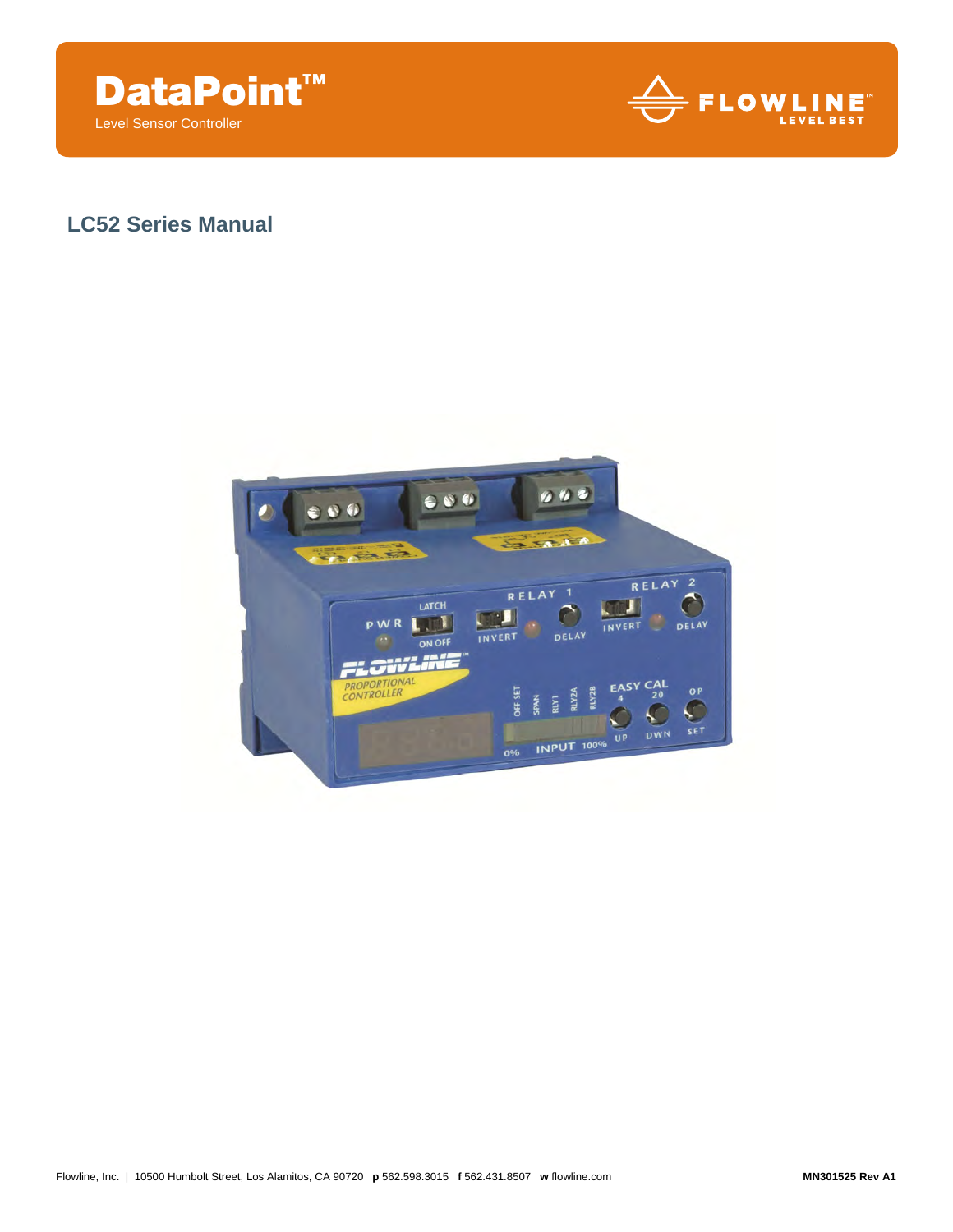The LC52 Series Continuous Relay Controller is a general-purpose level controller which provides single tank level indication with dual relays and a repeater 4-20 mA output. The LC52 Series features both a single 12A SPDT and a single 12A Latching SPDT relay. This package allows for a system that can perform automatic operations (fill or empty) and an alarm operation (high or low). The LC52 series can also be a controller that can perform dual alarms (2-high, 2-low or 1-high, 1-low). Package the controller with a transmitter that provides a 4-20 mA output and an enclosure to protect the controller from the elements.

# **FEATURES**

- 3.5 digit LED display indicates level in customer engineering units.
- Fail-Safe relay control of pumps, valves or alarms with a 0 to 60 second delay.  $\bullet$
- Polypropylene enclosure can be DIN rail mounted or back panel mounted.  $\bullet$
- Easy setup with push button calibration for display and relay settings.  $\bullet$
- AC powered  $\bullet$

#### **TABLE OF CONTENTS**

| 17 ليستنسب المستنسب المستنسب المستنسب المستنسب المستنسب المستنسب المستنسب المستنسب المستنسب المستنسب المستنسب المستنس |  |
|-----------------------------------------------------------------------------------------------------------------------|--|
|                                                                                                                       |  |
|                                                                                                                       |  |
|                                                                                                                       |  |
|                                                                                                                       |  |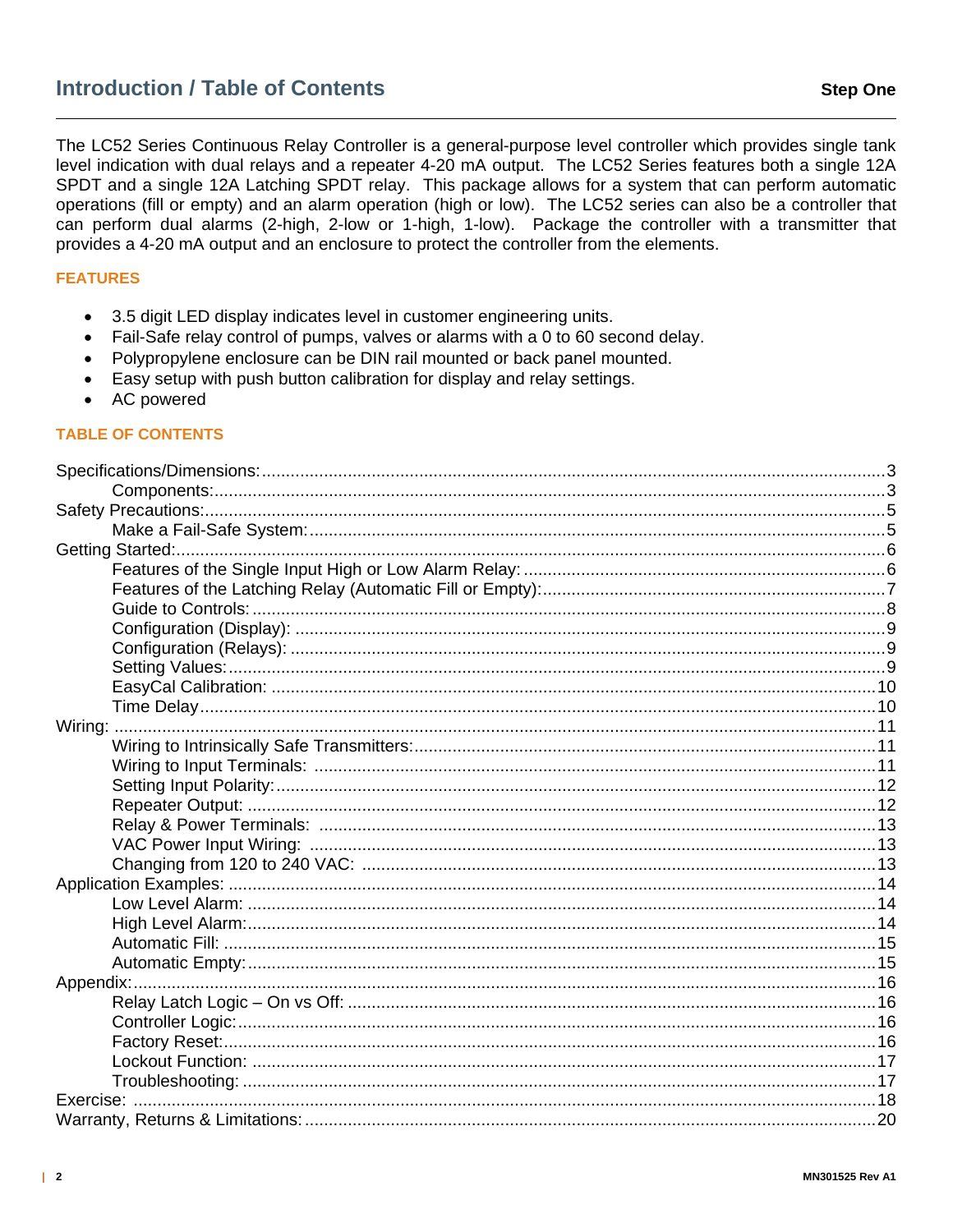# **Specifications / Dimensions Step Two 31 According Step Two 35 According Two 35 According Step Two**

Display type: LED, 3.5 digit Display units: Engineering Memory: Non-volatile Security: Set point lock out Configuration: Push button Alarm indication: Amber: < 4 mA Sensor input: (1) 4-20 mA

Contact type: (1) SPDT

Display output: 0 to 999 or 0.0 to 199.9 LED indicators: Power and relay status LED Bar graph: 4-20 mA span & set points Red: > 20 mA Supply voltage: Selectable 120 / 240 VAC 50 - 60 Hz. Sensor supply: 24 VDC @ 25mA (primary) 28 VDC @ 50mA (secondary) Loop power: 4-20mA, 18 VDC Consumption: 5 Watt maximum (1) Latched SPDT

Contact rating: 250 VAC, 10A Contact output: Selectable, NO or NC Contact latch: Selectable ON or OFF Contact configuration: 1: High or low level alarm Contact delay: 0-60 seconds Repeater output: 4-20 mA, 12-36 VDC Ambient temperature: F: -40° to 158° Enclosure type: 35 mm DIN (EN 50 022) Enclosure material: Polypropylene

 2: High and low level alarm 3: Automatic fill or empty 4: Automatic fill or empty with alarm C: -40° to 70° (U.L. 94 VO) Classification: General purpose

## **DIMENSIONS:**





# Top View – All Models **Side View – All Models**

# **INCLUDED COMPONENTS:**

- LC52-1001 Single input with dual relays, 3.5 digit LED display and repeater output.
- Owner's Manual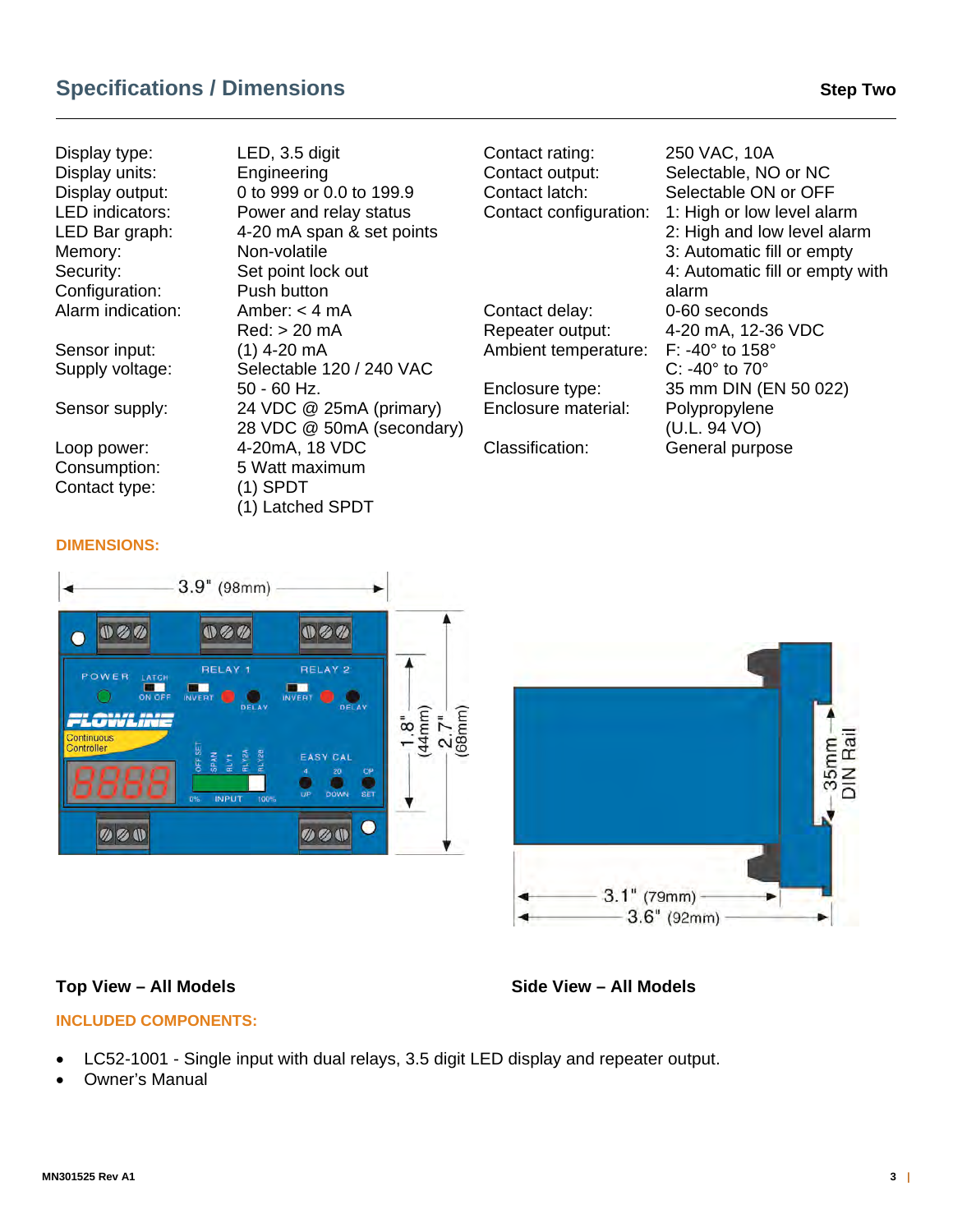#### **PANEL DIN RAIL MOUNTING:**

The controller may be mounted by either a back panel using two screws through mounting holes located at the corners of the controller or by snapping the controller on 35 mm DIN Rail.



*Note:**Always install the controller in a location where it does not come into contact with liquid.*



#### **INTERNAL CONTROLLER LOGIC**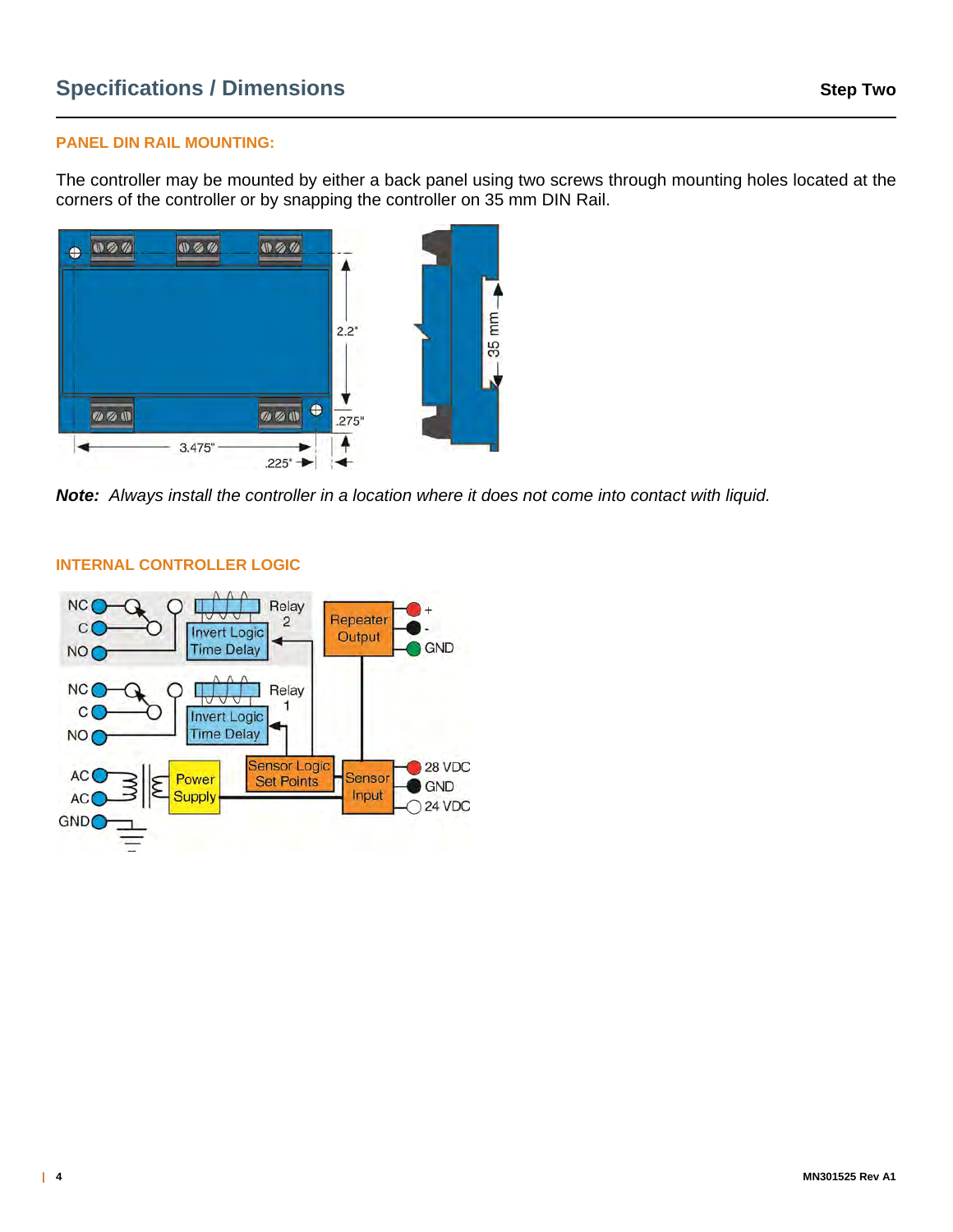- **About this Manual:** PLEASE READ THE ENTIRE MANUAL PRIOR TO INSTALLING OR USING THIS PRODUCT. This manual includes information on the continuous relay controller from FLOWLINE: LC52- 1001 series.
- **User's Responsibility for Safety:** FLOWLINE manufactures several models of controller, with different mounting and switching configurations. It is the user's responsibility to select a controller model that is appropriate for the application, install it properly, perform tests of the installed system, and maintain all components.
- **Electrical Shock Hazard:** It is possible to contact components on the controller that carry high voltage, causing serious injury or death. All power to the controller and the relay circuit(s) it controls should be turned OFF prior to working on the controller. If it is necessary to make adjustments during powered operation, use extreme caution and use only insulated tools. Making adjustments to powered controllers is not recommended. Wiring should be performed by qualified personnel in accordance with all applicable national, state and local electrical codes.
- **Flammable or Explosive Applications:** *The LC52 series continuous relay controllers should not be used with explosive or flammable liquids, which require an intrinsically safe or explosion proof rating.* If you are unsure of the suitability of a controller for your installation, consult your Flowline representative for further information.
- **Install in a Dry location:** The controller housing is not designed to be immersed. When installed properly, it should be mounted in such a way that it does not normally come into contact with liquid. Refer to an industry reference to ensure that compounds that may splash onto the controller housing will not damage it. Such damage is not covered by the warranty.
- **A. Relay Contact Rating:** The relay is rated for a 12 amp resistive load. Many loads (such as a motor during start-up or incandescent lights) are reactive and may have an inrush current characteristic that may be 10 to 20 times their steady-state load rating. The use of a contact protection circuit may be necessary for your installation if the 12 amp rating does not provide an ample margin for such inrush currents. In critical applications, redundant backup systems and alarms must be used in addition to the primary system. Such backup systems should use different sensor technologies where possible.
- **Make a Fail-Safe System:** Design a fail-safe system that accommodates the possibility of relay or power failure. If power is cut off to the controller, it will de-energize the relay. Make sure that the de-energized state of the relay is the safe state in your process. For example, if controller power is lost, a pump filling a tank will turn off if it is connected to the Normally Open side of the relay.

While the internal relay is reliable, over the course of time relay failure is possible in two modes: under a heavy load the contacts may be "welded" or stuck into the energized position, or corrosion may buildup on a contact so that it will not complete the circuit when it should. In critical applications, redundant backup systems and alarms must be used in addition to the primary system. Such backup systems should use different sensor technologies where possible.

While this manual offers some examples and suggestions to help explain the operation of FLOWLINE products, such examples are for information only and are not intended as a complete guide to installing any specific system.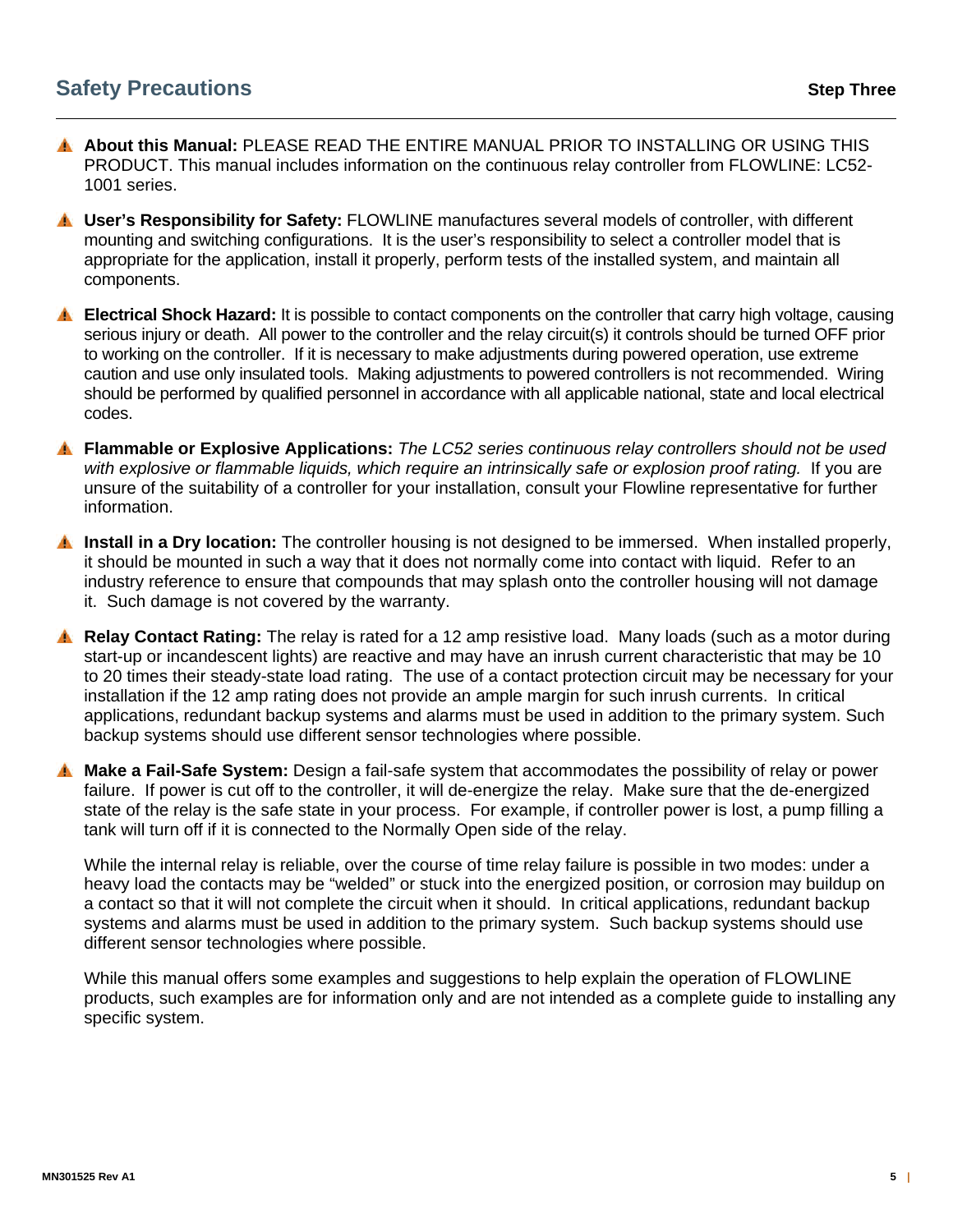#### **FEATURES OF A SINGLE INPUT HIGH OR LOW RELAY:**

Single Input Relays (Relay 1 or Relay 2 w/ latch turned OFF) are designed to switch from a single set-point. It turns its internal relay ON or OFF (as set by the invert switch) in response to the presence of liquid, and changes the relay status back again when the sensor is dry.

**High Alarm:** Invert is OFF. Relay will energize when the level rises above the high alarm setting and will deenergize when it drops below the high alarm setting.



**Low Alarm:** Invert is ON. Relay will energize when the level drops below the low alarm setting and will deenergize when it rises above the low alarm setting.



Single input high or low relays may be used with any device that outputs a 4-20 mA signal. The relay is a single pole, double throw type; the controlled device can be connected to either the normally open or normally closed side of the relay. A time delay from 0 to 60 seconds can be set before the relay responds to the sensor input. Typical applications for single input relays are high level or low level switch/alarm operations (opening a drain valve whenever liquid level rises to a set-point) and over-flow protection (turning off a pump or sounding an alarm when a high level is reached).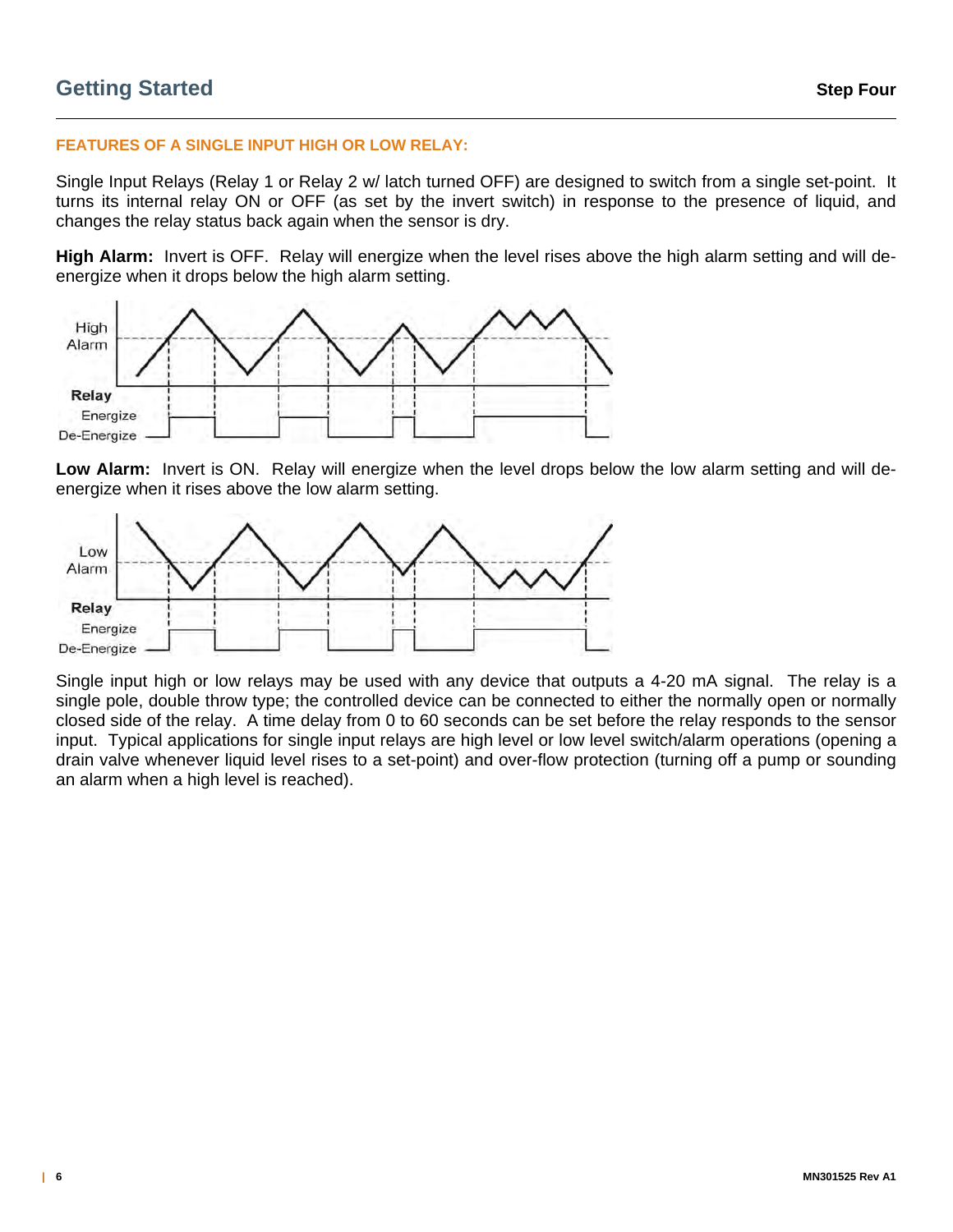# **Getting Started Step Four**

#### **FEATURES OF A LATCHING RELAY (AUTOMATIC FILL OR EMPTY):**

The latching relay (relay 2 only) is designed to switch a relay on and off at two different levels. It turns its internal relay ON or OFF (as set by the invert switch) in response when the level is above the high setting or below the low setting. The relay will not change its state when the level is between the high and low setting.

#### **Automatic Empty:**

Latch is ON & Invert is OFF. Relay will energize when level reaches high setting (both settings are submersed). Relay will de-energize when level is below the bottom setting (both settings are dry).



#### **Automatic Fill:**

Latch is ON & Invert is ON. Relay will energize when level is below the bottom setting (both switches are dry). Relay will de-energize when level is above the high setting (both settings are wet).



The Latching Relay (Automatic Fill/Empty) may be used with any device that outputs a 4-20 mA signal. The relay is a single pole, double throw type; the controlled device can be connected to either the normally open or normally closed side of the relay. Typical applications for Latching Relays are automatic filling (starting fill pump at a low level and stopping pump at a high level) or automatic emptying operations (opening a drain valve at a high level and closing valve at low level).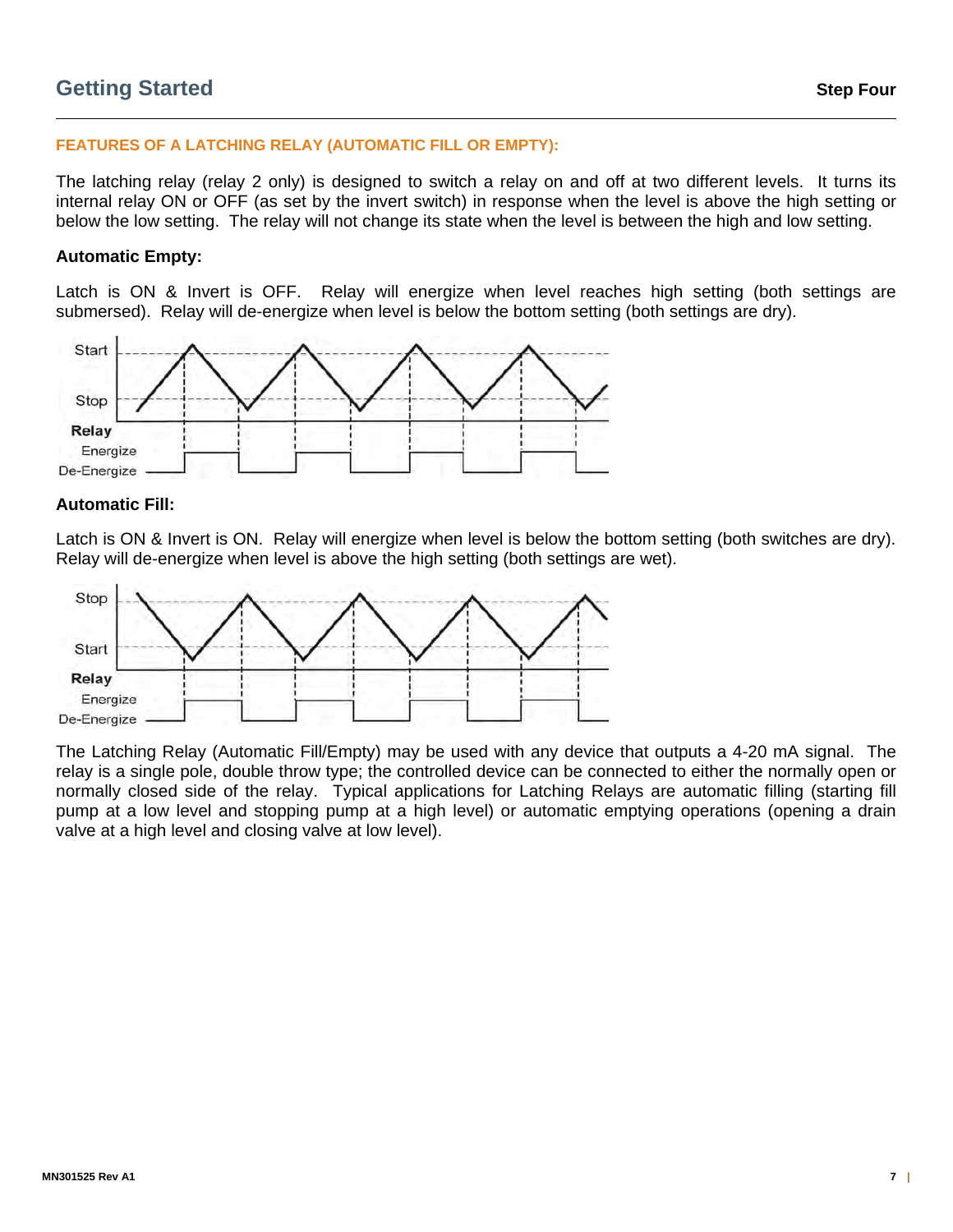# **GUIDE TO CONTROLS:**

Below is a listing and the location of the different components for the controller:



- 1. **Power indicator:** This Green LED lights when AC power is ON.
- 2. **Relay indicator:** This Red LED will light whenever the controller energizes the relay, in response to the transmitter input and after the time delay.
- 3. **AC Power terminals:** Connection of 120 VAC power to the controller. The setting may be changed to 240 VAC if desired. This requires changing internal jumpers; this is covered in the Installation section of the manual. Polarity (neutral and hot) does not matter.
- 4. **Relay terminals (NC, C, NO):** Connect the device you wish to control (pump, alarm etc.) to these terminals: supply to the COM terminal, and the device to the NO or NC terminal as required. The switched device should be a non-inductive load of not more than 10 amps; for reactive loads the current must be derated or protection circuits used. When the red LED is ON and the relay is in the energized state, the NO terminal will be closed and the NC terminal will be open.
- 5. **Invert switch:** This switch reverses the logic of the relay control in response to the switch(es): conditions that used to energize the relay will now de-energize the relay and vice versa.
- 6. **Time delay:** Sets delay from 0-60 seconds. Hold Delay button to increase delay in 5 second increments.
- 7. **Digital display:** Shows the current 4-20 mA signal in engineering units.
- 8. **Input terminals:** Connect the transmitter wires to these terminals: A 24 VDC power is provided for current loop with an additional 28 VDC power terminal if required.
- 9. **Latch switch (relay 2):** This switch determines how the relay will be energized in response to the two set points. When LATCH is OFF, the relay responds to set point RLY2A only; when LATCH is ON, the relay will energize or de-energize only when both set points (RLY2A and RLY2B) are in the same condition (both wet or both dry). The relay will remain latched until both set points change conditions.
- 10. **Bar Graph:** Displays 4-20 mA signal as a percentage of the range.
- 11. **OP / SET:** Used to scroll between set points during programming.
- 12. **20 / Down:** Used to decrease display value during programming and for EasyCal™ Span set up.
- 13. **4 / Up:** Used to increase display value during programming and for EasyCal™ Offset set up.
- **14. Repeater Output:** Isolated terminal which reproduces the input 4-20 mA signal. Terminal requires 12-36 VDC power for operation.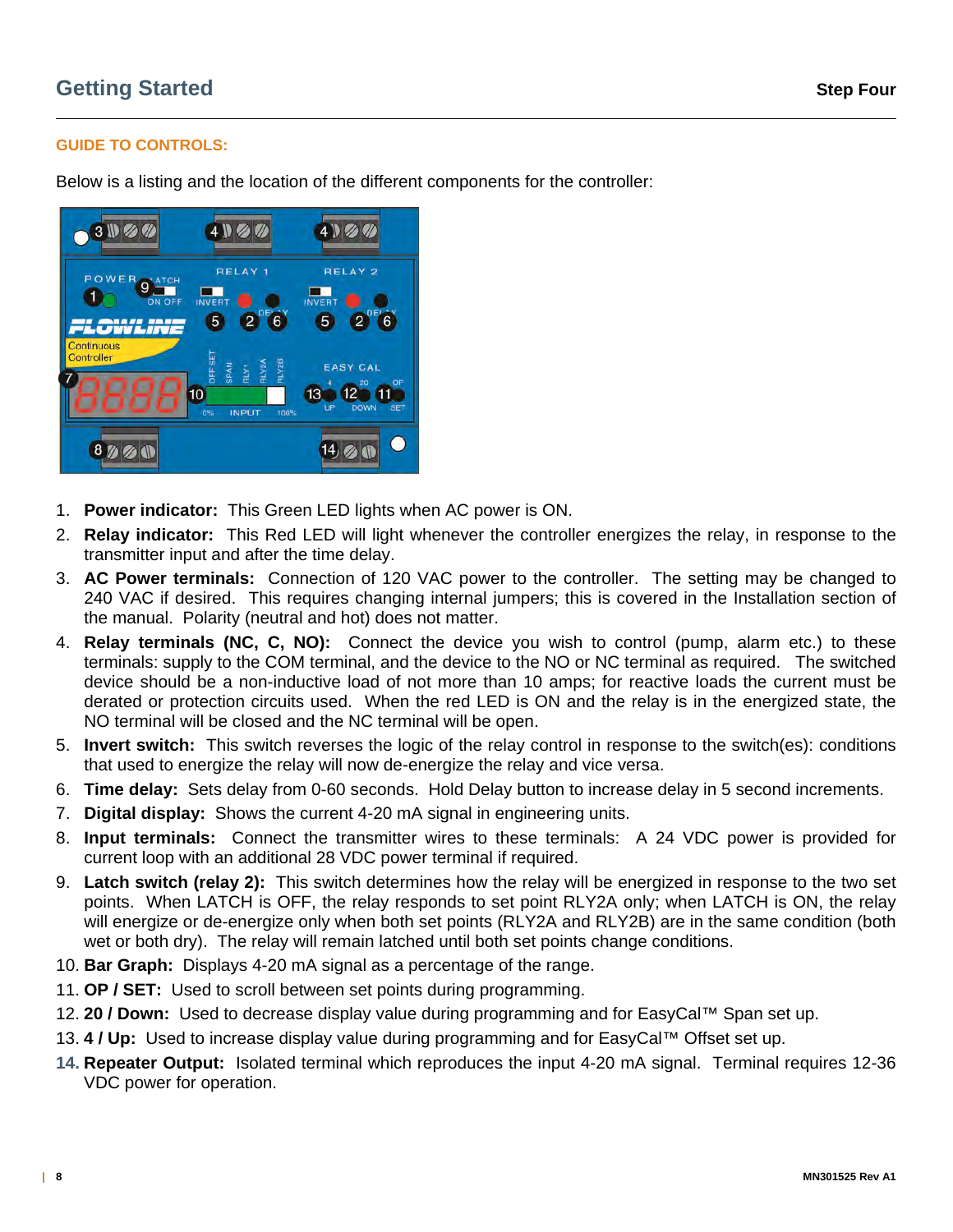# **CONFIGURATION (DISPLAY):**

The key to configure the LC52 series is to match the 4-20mA operational range of the transmitter, using the OFFSET and SPAN settings to set the 4-20mA operational range on the LC52.

- **OFFSET:** Equivalent to the 4 mA set point on the transmitter. Enter the value you would like to see when the LC52 receives 4 mA.
- **SPAN:** Equivalent to the 20 mA set point on the transmitter. Enter the value you would like to see when the LC52 receives 20 mA.

**Note:** The display is a 3.5 digit display. The smallest value for the display is 0.0. The largest value on the display is 999.

#### **CONFIGURATION (RELAYS):**

Once the OFFSET and SPAN are set, the relays are configured using the RLY1, RLY2 and RLY2B settings. All relay settings must be between the OFFSET and SPAN values. **Note:** *Setting the relays equal to or outside the operational range of OFFSET and SPAN will prevent the relays from functioning.*

- **RLY1:** Can be used as a high or low level alarm relay.
- **RLY2A:** Can be used as a high or low level alarm relay with Latch OFF or as an automatic fill or empty operation with RLY2B and Latch ON.
- **RLY2B:** Used as the second setting for an automatic fill or empty operation. Must be used with RLY2A and with Latch ON.

### **SETTING VALUES:**

RLY2B will not show during the programming section with Latch Off.

- 1. Press the SET button once. Immediately, the LED bar graph will begin to flash one Green bar next to OFFSET.
- 2. Use UP / DWN buttons to change display to the desired OFFSET value.
- 3. Press the SET button again. Immediately, the LED bar graph will jump one Green bar to the right next to SPAN.
- 4. Use UP / DWN buttons to change display to the desired SPAN value.
- 5. Press the SET button again. Immediately, the LED bar graph will jump one Green bar to the right next to RLY1.
- 6. Use UP / DWN buttons to change display to the desired RLY1 value.
- 7. Press the SET button again. Immediately, the LED bar graph will jump one Green bar to the right next to RLY2A.
- 8. Use UP / DWN buttons to change display to the desired RLY2A value.
- 9. Press the SET button again. Immediately, the LED bar graph will jump one Green bar to the right next to RLY2B.
- 10. Use UP / DWN buttons to change display to the desired RLY2B value.
- 11. Press the SET button again. Immediately, the LED bar graph will return back to it normal operation of solid bars.

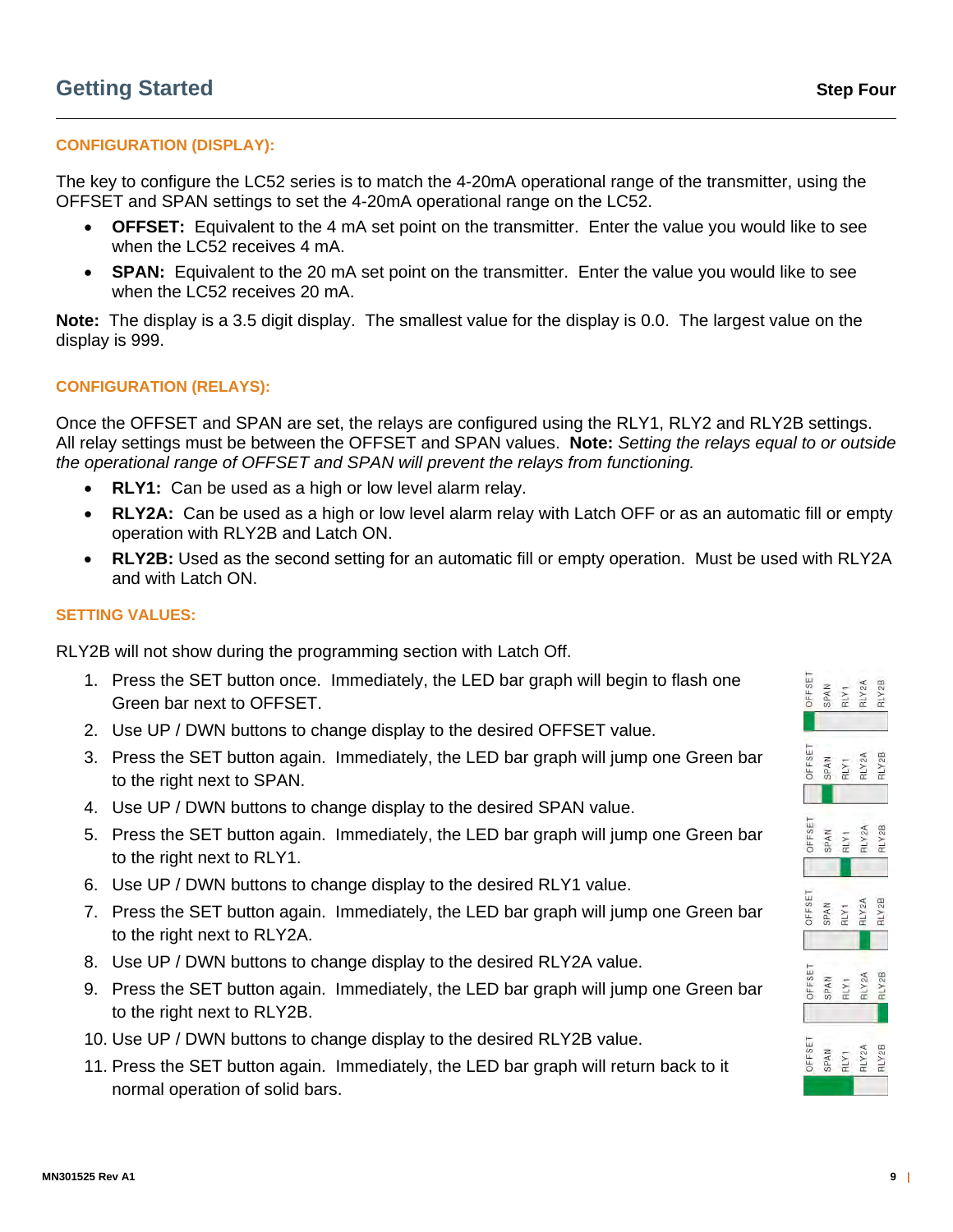**Note:** The half digit will appear when scaling between 0.0 and 199.9. If the display is scaled above 199.9, the half digit and the decimal point disappear.

- If OFFSET = 0 and SPAN = 190, then the display will be scaled as follows: 0.0 to 190.0.
- However, if OFFSET = 0 and SPAN = 200, then the display will be scaled as follows: 0 to 200. The decimal point and half digit will disappear.

#### **EASYCAL CALIBRATION:**

The Offset and Span points may be programmed directly to a specific level in the tank. These are the EasyCal 4 (Empty tank) and EasyCal 20 (Full tank) values.

**Note:** the level of the tank must physically be at its desired level when using EasyCal. If not, the EasyCal will accept the level and the values on the display will be incorrect.Use the factory reset to start over if this occurs.

To calibrate EC4, set the tank to the new Offset level. Press [4] button once and [E] will appear in the display. Press [4] button again and [C] will appear in the display and EC4 is set.

To calibrate EC20, set the tank to the new Span level. Press [20] button once and [E] will appear in the display. Press [20] button again and [C] will appear in the display and EC20 is set.





#### **TIME DELAY:**

The time delay can be adjusted from 0 seconds to 60 seconds in increments of 5 seconds. Press and hold the Delay button for each relay to increase the delay in 5 second steps. The delay will drop to 0 seconds after 60 seconds has been reached. The delay applies to both the Make and Break side of the relay. The delay can be used to prevent relay chatter, especially when you have a liquid level that is turbulent.

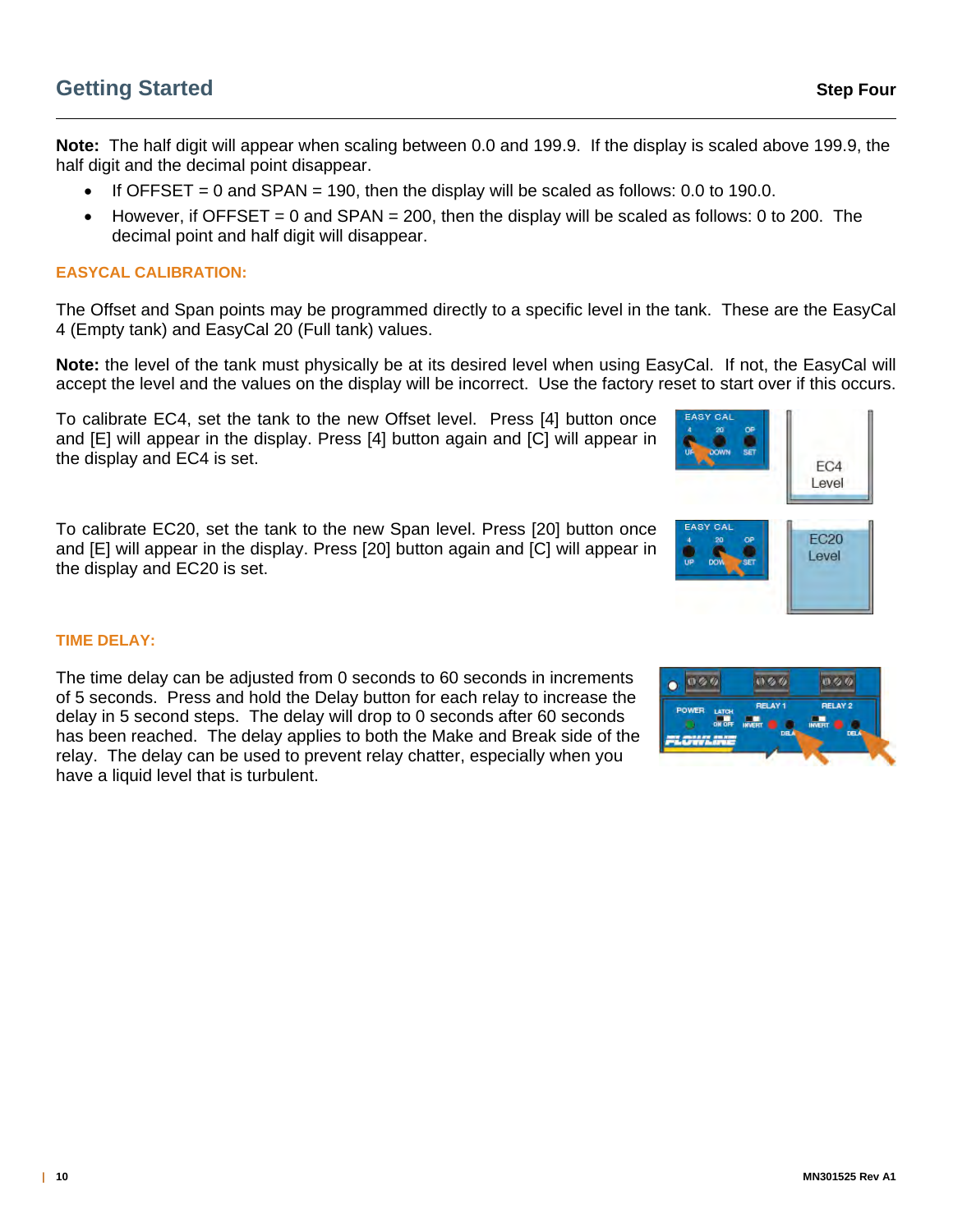# **WIRING TO INPUT TERMINAL:**

Signal input is always through the 24 VDC terminal. The 28 VDC terminal is used as an alternative power supply for three-wire devices. Please note a difference between 2-wire and 3-wire level transmitters and sourcing and sinking modes below. Below is a quick review of wiring the LC52 series to common 4-20 mA transmitters.



**EchoPod** (UG01 and UG03 series), **EchoSonic (**LU23, LU27, LU28 & LU29 series) & **EchoPod** (DL10, DL14, DL24 & DL34 series) *Sourcing mode (Factory Setting)*



**DeltaSpan pressure** (LD30, LD31, LD32, LD34 & LD35 series) *&* **FloaTek** (LV55 series) *Sourcing Mode (Factory Setting)*



**WIRING TO INTRINSICALLY SAFE TRANSMITTERS:** 

**EchoPod** (UG06 and UG12 series) **EchoSpan** (LU80, LU81, LU83 & LU84 series) & **EchoSwitch** (LU74, LU77 & LU78) *Sourcing Mode (Factory Setting)*



**EchoWave** (LG10 & LG11 series) *Sinking Mode (internal jumper must be changed)*



 **Note:** Always refer to the transmitters control drawing for wiring in an intrinsically safe application Non-Hazardous Area <sup>1</sup> Hazardous Area **Echotouch (Intrinsically Safe)**  US01-0001- & US01-0011-US03 -0001-\_ \_ & US03-0011-\_ \_  $2.60$  $0.60$  $(+)$  Positive US06-000\_-\_ \_ & US06-001\_-\_ \_ Zener  $\overline{A}$  US12-000\_-\_ \_ & US12-001\_-\_ \_ Barrier (-) Negative G o o c

> *Sinking mode (internal jumper must be changed)*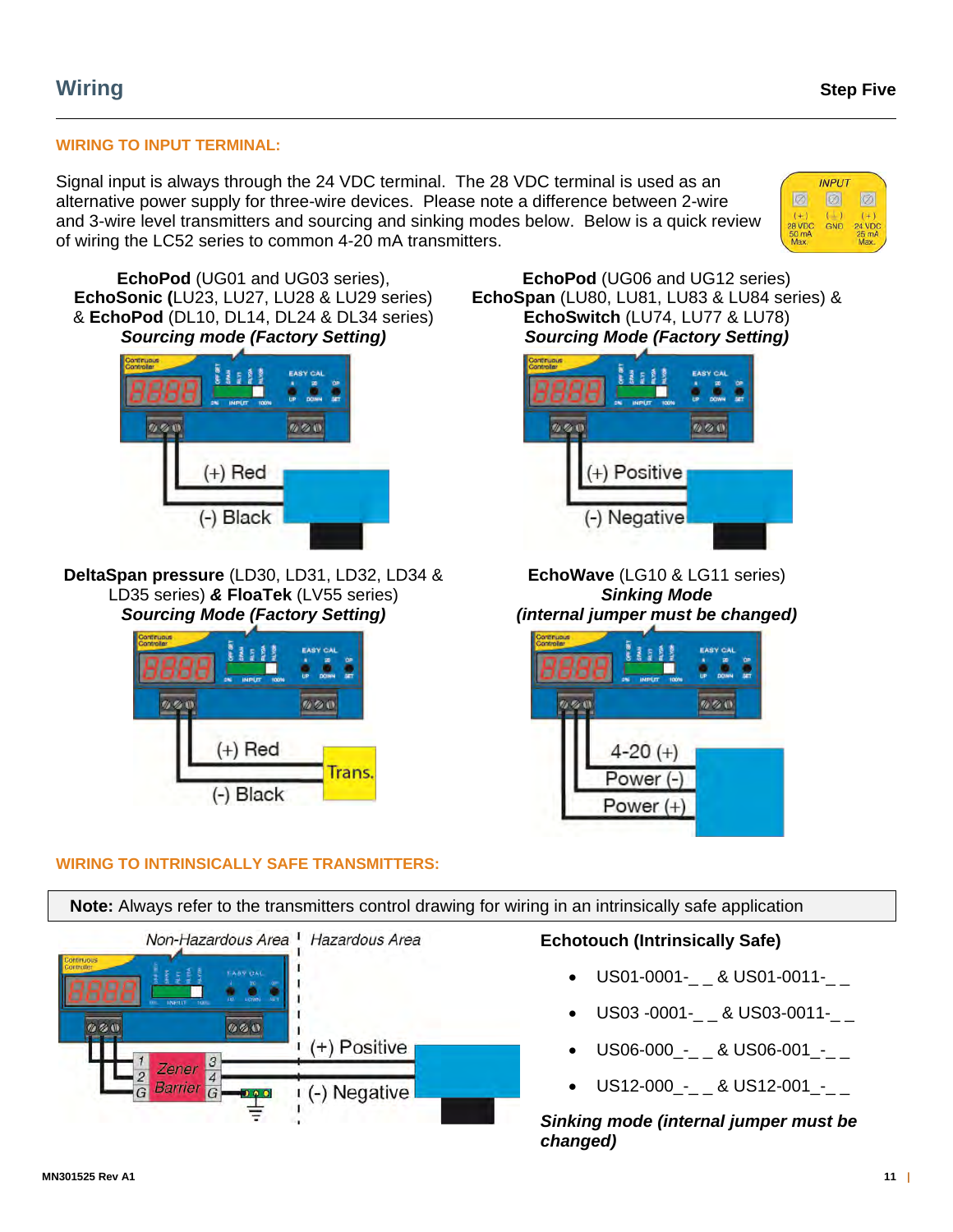# **Wiring Step Five**

#### **SETTING INPUT POLARITY (SOURCING VS. SINKING MODES):**

The LC52 can be set in one of two modes, sourcing and sinking. The LC52 is shipped from the factory in the sourcing mode. This is compatible with any loop powered transmitter such as the EchoSonic (LU23, LU27, LU28 & LU29 series), EchoSpan (LU80, LU81, LU83 & LU84 series), EchoSwitch (LU74, LU77 & LU78 series), EchoPod (DL10, DL14, DL24 & DL34 series), DeltaSpan pressure (LD30, LD31, LD32, LD34 & LD35 series) and FloaTek (LV55 series) with no adjustment required. If using a US01, US03, US06 or US12 series, follow the instructions below.

- 1. Remove the back panel of the controller and gently slide the printed circuit board (PCB) from the housing. Use caution when removing the PCB.
- 2. Locate jumpers JWA and JWB on the PCB.
- 3. To change from sourcing to sinking, remove jumper from JWA and place on JWB. The LC52 is shipped from the factory in the sourcing mode (JWA active).
- 4. Gently return PCB into housing and replace back panel.

**Note:** Loop powered devices can operate in either the souring or sinking modes.

| <b>No</b><br><b>Change</b><br><b>Required</b> | EchoPod (UG01, UG03, UG06 & UG12 series),          |                             |
|-----------------------------------------------|----------------------------------------------------|-----------------------------|
|                                               | EchoSonic (LU23, LU27, LU28 & LU29 series),        |                             |
|                                               | EchoSpan (LU80, LU81, LU83 & LU84 series),         | <b>Sinking</b><br><b>or</b> |
|                                               | EchoPod (DL10, DL14, DL24 & DL34 series),          | Loop                        |
|                                               | EchoSwitch (LU74, LU77 & LU78 series)              | <b>Devices</b>              |
|                                               | DeltaSpan (LD30, LD31, LD32, LD34 & LD35 series) & |                             |
|                                               | <b>FloaTek</b> (LV55 series)                       |                             |
| <b>Change</b>                                 | EchoTouch (US01, US03, US06 & US12 series)         | <b>Sourcing</b>             |
| <b>Required</b>                               | EchoWave (LG10 & LG11 series)                      | <b>Devices</b>              |

#### **REPEATER OUTPUT:**

The isolated repeater output reproduces the input 4-20 mA current signal. This signal can be repeated to any other device that accepts a 4-20 mA input, such as a PLC, DCS, SCADA, chart recorder or another display.

**Note:** The repeated 4-20 mA signal is not an excited output. **An external power supply is required and should not exceed a maximum of 36 VDC.**

See the wiring diagram to the right for instructions in wiring all three components (repeater output, power supply and the new device) in series with each other.





**Sinking Mode** 

# **Sourcing Mode**



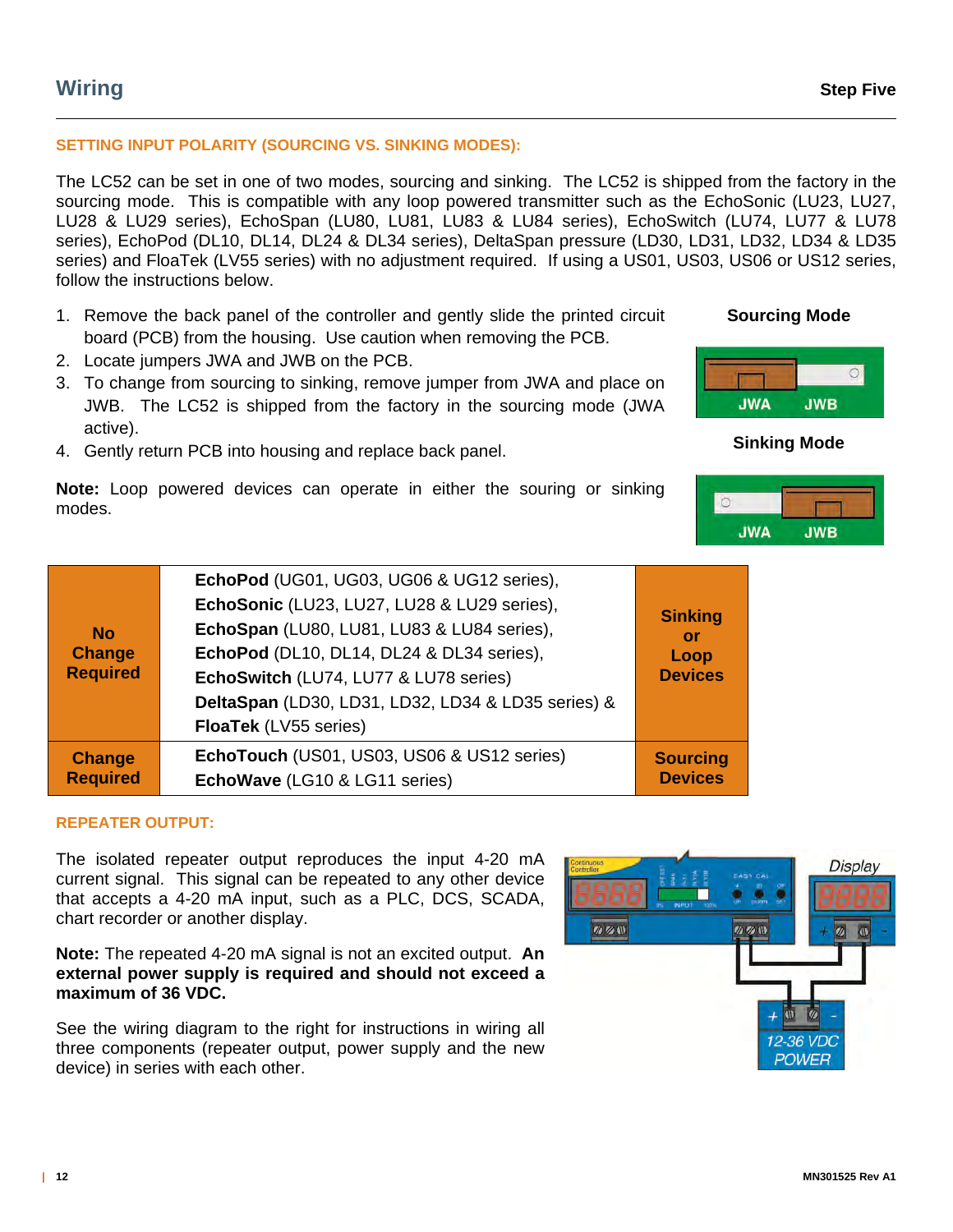## **RELAY AND POWER TERMINALS**

Depending on the model selected, there will be either one or two relays. The label for the relay applies for both relays. Each terminal has a Normally Open (NC), Common (C) and Normally Open (NO) terminal. The relay(s) is(are) a single pole, double throw (SPDT) type rated at 250 Volts AC, 10 Amps, 1/4 Hp.

**Note:** The relay contacts are true dry contacts. There is no voltage sourced within the relay contacts.

**Note:** The "normal" state is when the relay coil is deenergized and the Red relay LED is Off / deenergized.

#### **VAC POWER INPUT WIRING:**

The Power Terminal is located next to the Relay(s). Observe the Power Supply label, which identifies the power requirement (120 or 240 VAC) and the terminal wiring.

**Note:** Polarity does not matter with the AC input terminal.





#### **CHANGING FROM 120 TO 240 VAC:**

The LC52-1001 is shipped from the factory configured as a 120 VAC powered device. To switch to 240 VAC, follow the instructions below.

- 1. Remove the back panel of the controller and gently slide the printed circuit board (PCB) from the housing. Use caution when removing the PCB.
- 2. Locate jumpers JW1, JW2 and JW3 on the PCB.
- 3. To change from 120 VAC to 240 VAC:
	- a. Remove the jumpers from JW1 & JW2 and add a jumper to JW3.
- 4. To change from 240 VAC to 120 VAC:
	- a. Remove the jumper from JW3 and add jumpers to JW1 & JW2.
- 5. Gently return PCB into housing and replace back panel.

# **120 VAC Jumper Setting**



# **240 VAC Jumper Setting**



#### **240 VAC OPTION:**

When ordering the 240 VAC version of the LC52 series, the controller will arrive configured for 240 VAC operation. 240 VAC version will include a –E to the part number (i.e. LC52-1001-E).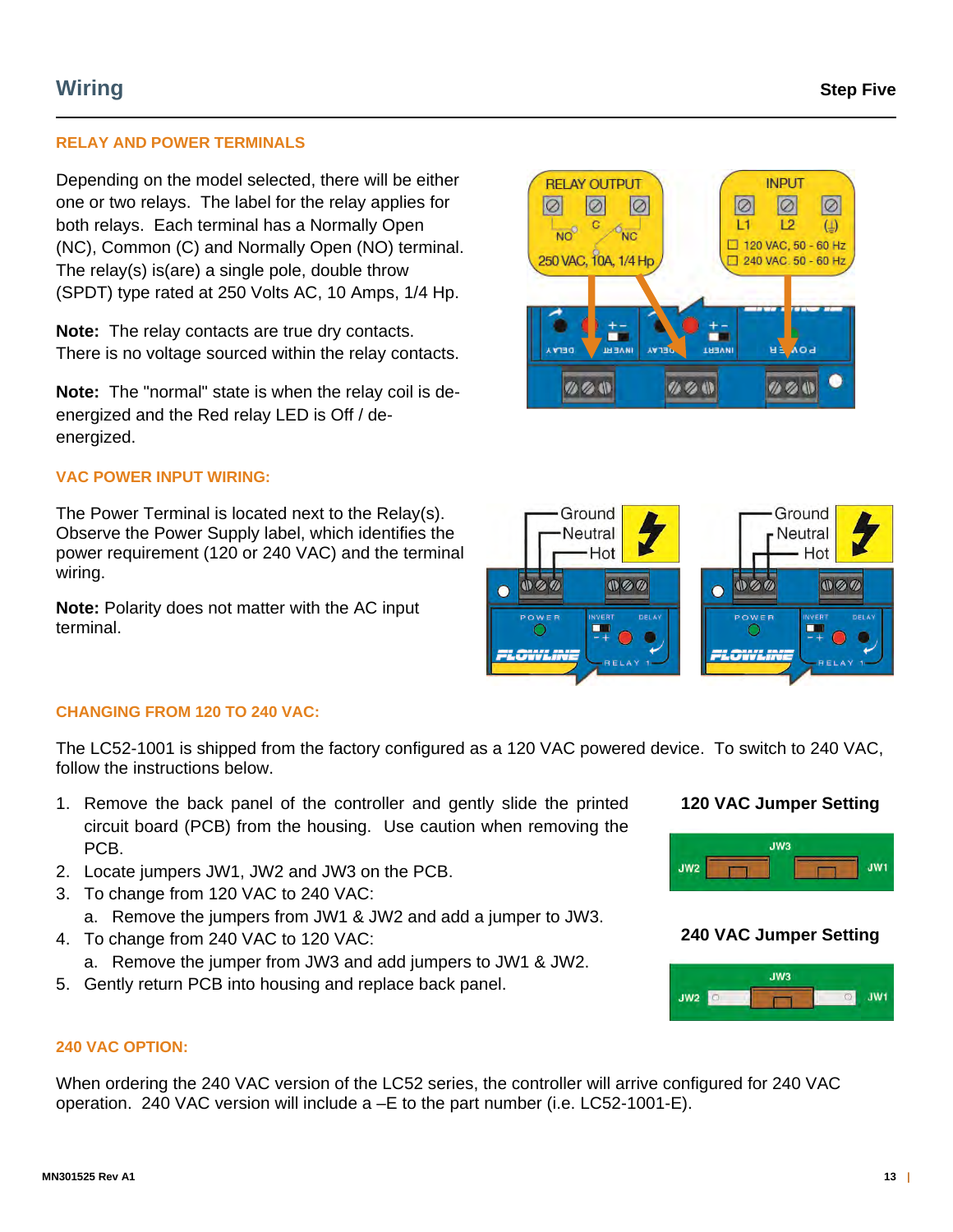### **LOW LEVEL ALARM:**

The goal is to make sure that an operator is notified if the liquid level falls below a certain point. If it does, an alarm will sound, alerting the operator of a low level. A setting for the low level is configured in the controller.

In this application, the level where the alarm will be below the normal liquid level for this application. When the liquid lowers below the low level set point, the relay contact will close causing the alarm to activate.

Normal status for the application is for the controller to hold the relay open with the alarm wired through the Normally Closed contact. The Relay will be energized, the relay LED will be On and Invert will be Off. When the level drops level the set point, the relay will de-energize causing the contact to close allowing the alarm to activate.



To do this, connect the hot lead of the alarm to the NC side of the relay terminal of the controller. If power is lost, the relay will be de-energized, and the alarm will sound (if there is still power to the alarm circuit itself).

**Note:** If power is accidentally cut to the controller, the level switch's ability to notify the operator of a low level alarm could be lost. To prevent this, the alarm circuit should have a non-interruptible power supply or some other independent power source.



#### **HIGH LEVEL ALARM:**

In the same manor, this system can be used to sound an alarm when fluid reaches a high level, with just a change in the location of the set point and the setting of the Invert switch.

The alarm is still connected to the NC side of the relay to allow for a power failure alarm.

The sensor is normally dry. In this condition, we want the relay to be energized so the alarm does not sound: i.e., the Red relay LED should be on whenever the Input LED is Amber. So we turn Invert On. If the fluid level rises to the high sensor point, the sensor goes on, the relay de-energizes, and the alarm sounds.



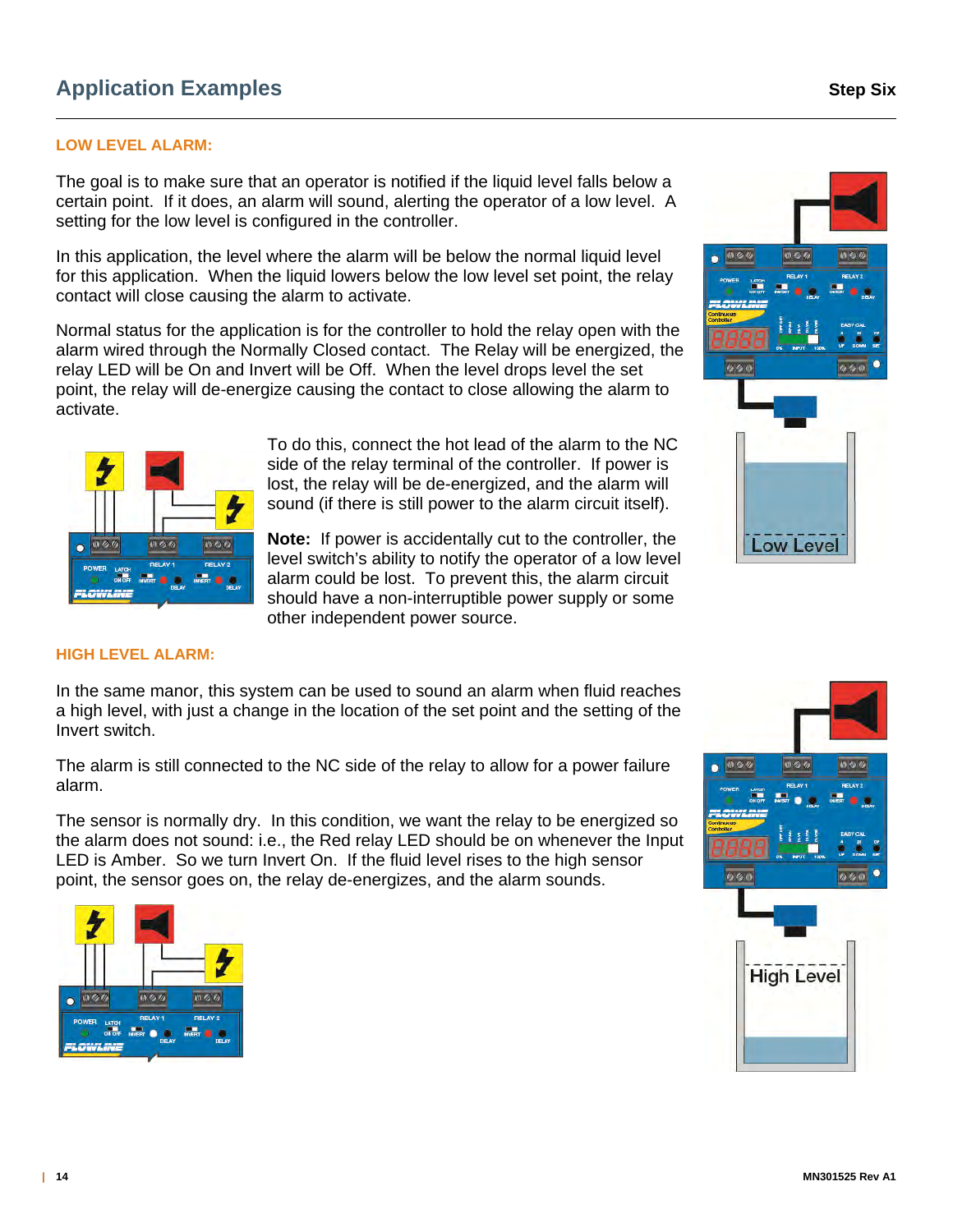### **AUTOMATIC FILL:**

000

 $000$ 

000

This system consists of a tank with a valve controlled by the LC52. At a low set point, the valve opens, filling the tank. At the high set point, the valve closes.

> Part of a proper fail-safe design for this particular system is that if power is lost to the controller for any reason, the valve filling the tank must close. Therefore, we connect the valve to the NO side of the relay. When the relay is energized, the valve will open and fill the tank. The relay indicator will correspond directly to the Open/Close status of the valve.

**Determining the settings of LATCH and INVERT:** This is the way the system must operate:

- When the liquid level is below the low relay set point (start fill), the valve will open, starting to fill the tank.
- When the liquid is above the low relay set point (start fill), the valve will remain open.
- When the liquid reaches the high relay set point (stop fill), the valve will close.
- When the liquid lowers below the high relay set point (stop fill), the valve will remain closed.

**Latch:** In any 2-setpoint relay configuration, LATCH must be ON.

**Invert:** Referring to the logic chart in Step Nine, we look for the setting that will de-energize the relay (valve close) when both relay set points are wet. In this system, Invert should be ON.

#### **AUTOMATIC EMPTY:**

000

电多度

Similar system logic can be used for an automatic empty operation. In this example, we will use a pump to empty a tank. The system still consists of a tank with a high set point (Start Empty), a low level set point (stop empty), a sensor and a pump that is controlled by the controller.

**Note:** Fail-safe design is critical in an application where the tank is passively filled. A power failure to the controller or the pump circuits may cause the tank to overflow. A redundant high alarm is critical to prevent an overflow.

Connect the pump to the NO side of the relay. In this case, Invert should be

OFF, when the relay is energized, the pump will run and empty the tank. The relay indicator will correspond directly to the on/off status of the pump.

**Note:** If the pump motor load exceeds the rating of the controller's relay, a stepper relay of higher capacity must be used as part of the system design.





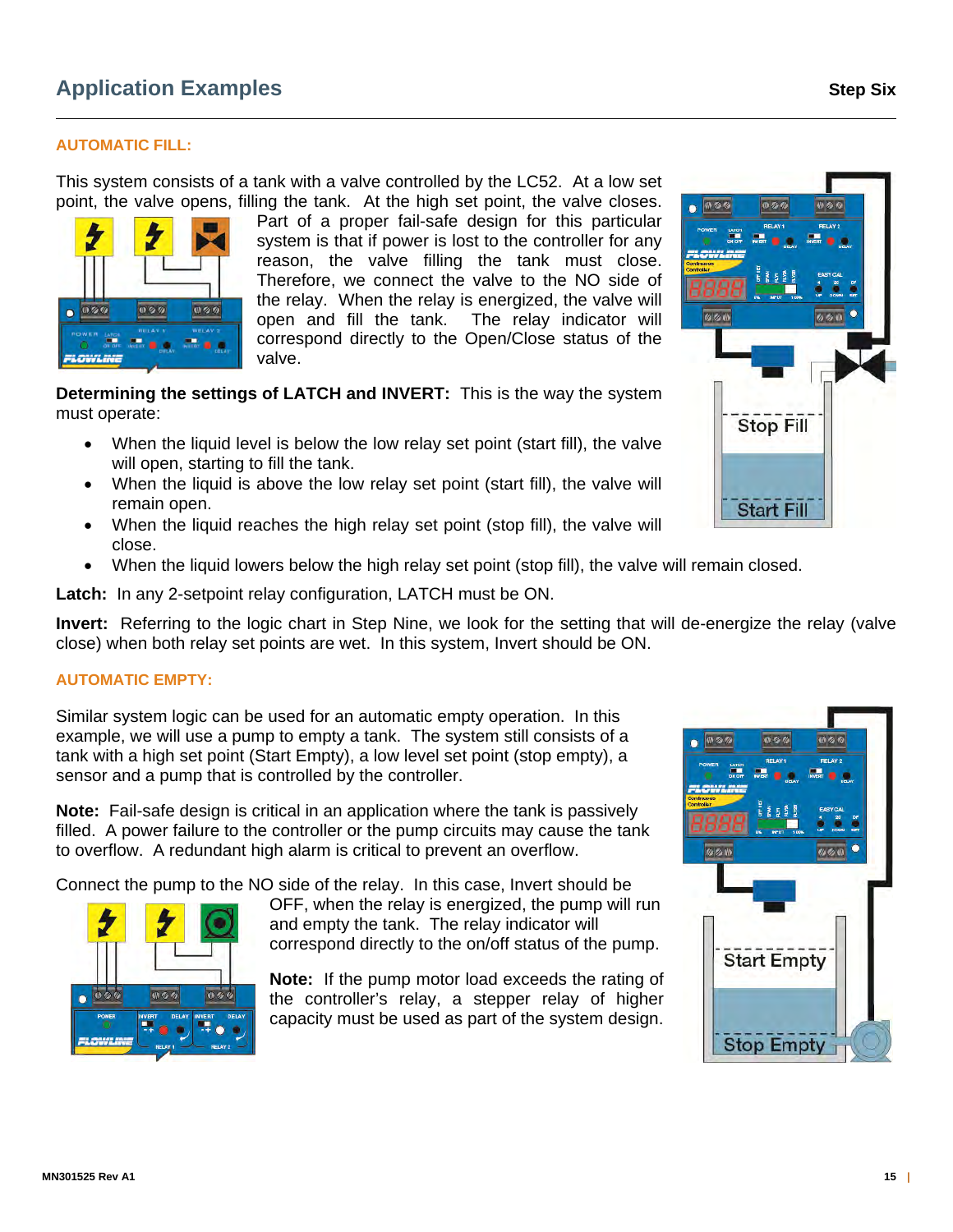# **RELAY LATCH LOGIC – ON VS OFF:**

Relay 2 can either be an independent relay (high level or low level) with Latch OFF or can be a latching relay (automatic fill or empty) with Latch ON.

With Latch OFF, Relay 2 will only respond to RLY2A. RLY2B will be ignored with Latch OFF.

| <b>Invert OFF</b> |           | <b>Latch OFF</b> | <b>Invert ON</b> |           | <b>Latch OFF</b> |
|-------------------|-----------|------------------|------------------|-----------|------------------|
| RIy 2A            | RIv 2B    | Relay            | RIv 2A           | RIv 2B    | Relay            |
| Wet               | No Effect | ON               | Wet              | No Effect | OFF              |
| Drv               | No Effect | OFF              | Drv              | No Effect | ΟN               |

With Latch ON, Relay 2 will actuate when the level is above RLY 2A. The relay will not change its condition if the level is between RLY 2A and RLY 2B. The relay will reverse its state when the level is below RLY 2B relay set points.

|        | <b>Invert OFF</b> | <b>Latch ON</b> | <b>Invert ON</b>   |        | <b>Latch ON</b> |
|--------|-------------------|-----------------|--------------------|--------|-----------------|
| Rly 2A | Rly 2B            | Relay           | RI <sub>v</sub> 2A | Rly 2B | Relay           |
| Wet    | Wet               | ON              | Wet                | Wet    | OFF             |
| Dry    | Wet               | No Change       | Dry                | Wet    | No Change       |
| Wet    | Dry               | No Change       | Wet                | Dry    | No Change       |
| Drv    | Drv               |                 | Drv                | Drv    | ОN              |

#### **CONTROLLER LOGIC:**

Please use the following guide to understand the operation of the controllers.

- 1. **Power LED:** Make sure the Green power LED is ON when power is supplied to the controller.
- 2. **Bar Graph LED:** The bar graph LED on the controller will always indicate the proportional 4-20 mA input signal going to the LC52 controller. i.e.: if the tank is 25% full, then 25% of the bar graph will be lit Green. If a single Amber bar appears, this indicates an input current of less than 4mA. If a single Red LED appears, this indicates an input current greater than 20 mA. Use this feature to confirm the input signal for the LC52.
- 3. **Relay LEDs:** The normal state of the relay is when the LED is OFF. When the relay becomes energized, the Red LED will light. If power is removed from the controller, the relay will return to the normal state (LED OFF).
- 4. **Display:** Will indicate the proportional level of the liquid based upon the 4-20 mA input. If EasyCal is used for either the empty tank level, full tank level or both, the display will ignore the 4-20 mA input signal and use the EasyCal setting as its empty and/or full position.

#### **FACTORY RESET:**

Returns the LC52 to its original factory set points, including setting the OFFSET to 4 mA and the SPAN to 20 mA. To perform a Factory Reset, first remove power to the controller. Hold both the 4/UP and 20/DWN buttons while adding power to the LC52. An "F" for Factory Reset will appear in the display indication the Factory Reset was achieved. If an "E" for Error appears, the Factory Reset was not performed and you will need to try again*.* 



*Note: make sure both buttons are pressed while adding power. The "E" will appear if only one of the buttons is pressed.*

#### **FACTORY SETTINGS FOR LC52 SERIES:**

| <b>OFFSET</b> | <b>SPAN</b> | v        | つハ          | $\mathbf{P}$ |
|---------------|-------------|----------|-------------|--------------|
| 1. U          |             | ົ<br>∪.∪ | ہ ہ.<br>v.v | o.u          |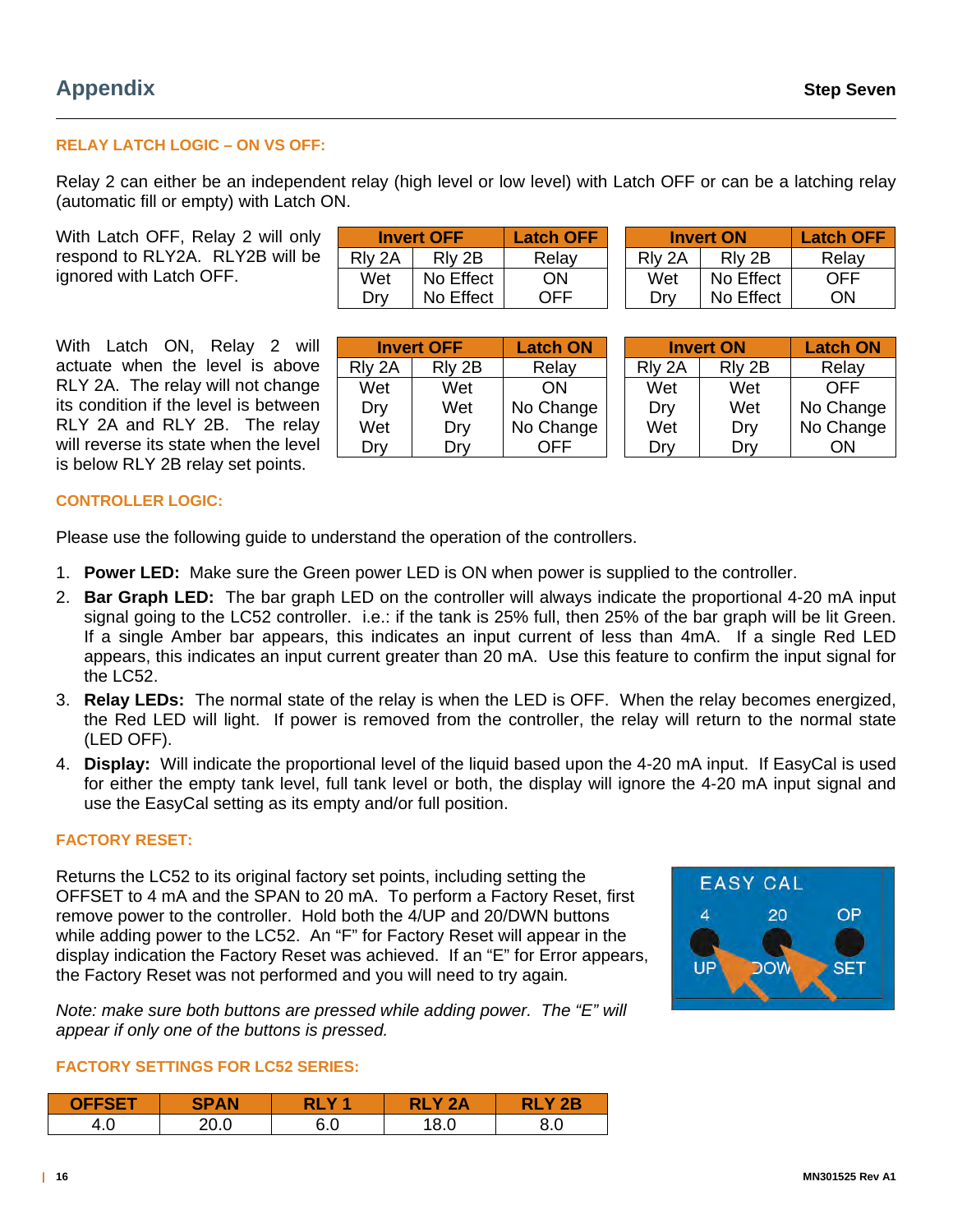# **LOCK OUT FUNCTION:**

The buttons on the face of the LC52 series can be disengaged or locked out:

| <b>Function</b> | <b>Instructions</b>                                                                    |
|-----------------|----------------------------------------------------------------------------------------|
| Lockout         | Press both delay buttons and the DWN button simultaneously (see below left). This will |
| <b>Buttons</b>  | lockout all of the buttons and prevent an accidental changing of settings.             |
| <b>Unlock</b>   | Press both delay buttons and the UP button simultaneously (see below right).           |
| <b>Buttons</b>  |                                                                                        |

# **Lock Out ON (LOCKED)**







## **TROUBLESHOOTING:**

| <b>PROBLEM</b>                     | <b>SOLUTION</b>                                                            |
|------------------------------------|----------------------------------------------------------------------------|
| Display is not reading correct     | First check the Bar Graph to make sure it is indicating the correct level. |
| level.                             | If not, check transmitter. If so, perform a factory reset on the LC52 and  |
|                                    | reset values.                                                              |
| Bar Graph is not indicating the    | Check the transmitter's 4-20 mA output making sure it is spanned           |
| correct level.                     | correctly for the application.                                             |
| Bar Graph shows a single Amber     | This indicates a current input less than 4mA. Check for loose or open      |
| bar.                               | wires between the transmitter and LC52 and check the output of the         |
|                                    | transmitter.                                                               |
| Bar Graph shows all Green bars     | This indicates a current input greater than 20mA. Remove power             |
| and a single Red bar.              | immediately. Check for a short in the wiring between the transmitter       |
|                                    | and LC52 or for some other power source that is affecting the input        |
|                                    | loop.                                                                      |
| RLY 2B does not appear.            | Flip Latch switch to ON.                                                   |
| Relay switches only from RLY 2A    | Latch is turned OFF. Flip the latch switch to turn ON.                     |
| (ignores RLY 2B).                  |                                                                            |
| Level reaches alarm ON, but relay  | First, check to make sure the input LED is ON. If not, check wiring to     |
| is OFF.                            | sensor.                                                                    |
|                                    | Second, check status of Relay LED. If incorrect, flip the Invert switch to |
|                                    | change the relay state.                                                    |
| Pump or Valve is supposed to       | First, check to make sure the bar graph is indicating the correct level.   |
| stop, but it does not.             | Next check the relay settings. Finally, check status of Relay LED. If      |
|                                    | incorrect, flip the Invert switch to change the relay state.               |
| Controller is powered, but nothing | First check the Power LED to make sure it is Green. If not, check the      |
| happens.                           | wiring, power and make sure the terminal is seated correctly.              |
|                                    |                                                                            |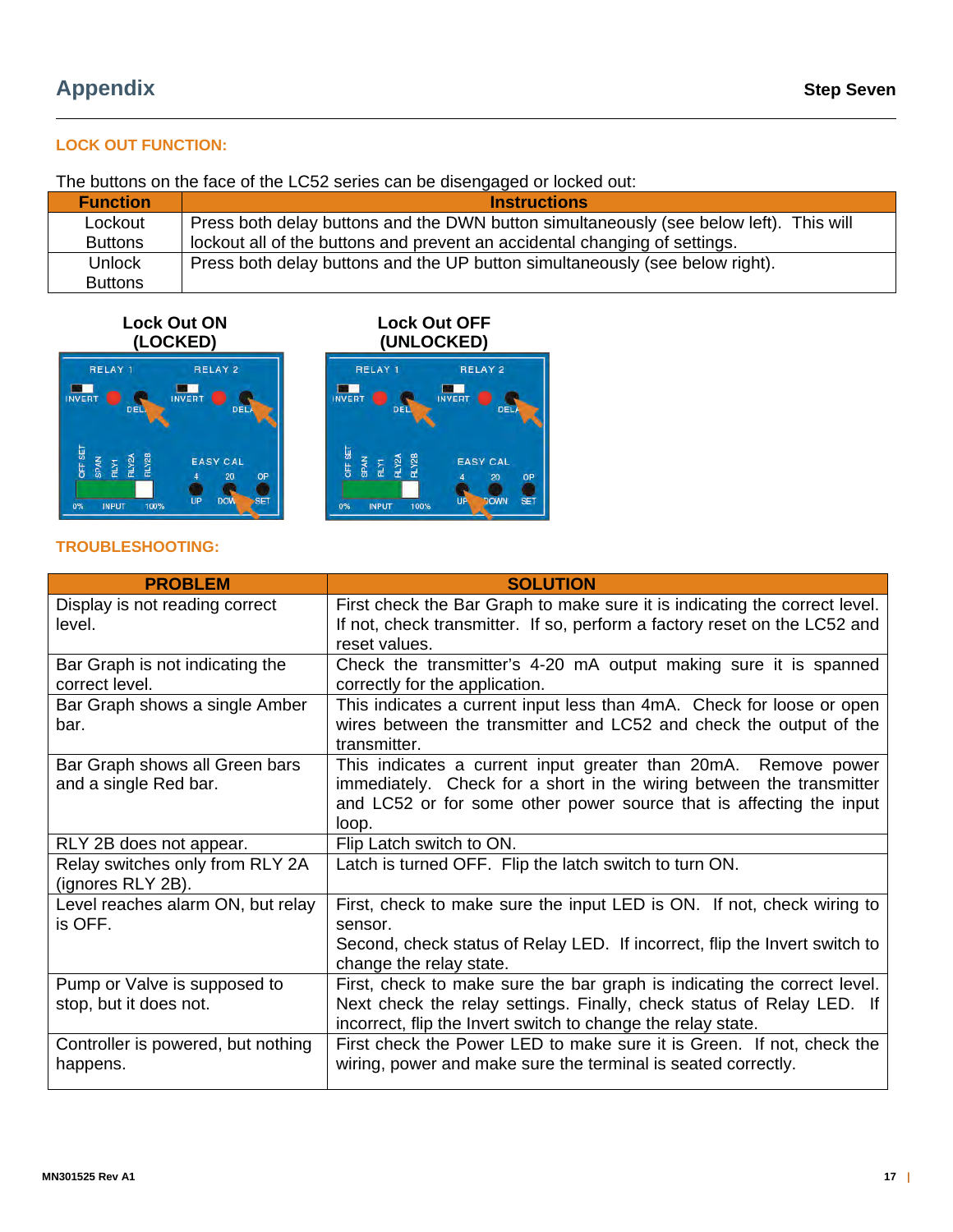# **Exercise Step Eight**

# **AUTOMATIC FILL WITH HIGH LEVEL ALARM USING UNITS OF HEIGHT OF LIQUID (INCHES):**

The following exercise demonstrates inventory control with automatic filling and a high level alarm. The usable range is 60 inches of liquid. The pump starts filling at 10 inches of liquid and stops filling at 50 inches of liquid. A high level alarm occurs at 55 inches of liquid.

Enter all values into the LC52 in inches of liquid:

- OFFSET is the corresponding 4 mA setting.
- SPAN is the corresponding 20mA setting.
- RLY2A and RLY2B are dedicated to the filling of the tank because RELAY2 is a latching relay.
- RLY1 is dedicated to the high level alarm because RELAY1 is a single set point relay.

Use the following values for programming the LC52-1001.



| <b>OFFSET</b> | <b>SPAN</b> | RLY <sub>1</sub> | <b>RLY 2A</b> | <b>RLY 2B</b> |  |
|---------------|-------------|------------------|---------------|---------------|--|
|               | 60.0        | 55.0             | 50.C          | 10.0          |  |

### **AUTOMATIC FILL WITH HIGH LEVEL ALARM USING UNITS OF VOLUME (GALLONS):**

The next exercise demonstrates the same inventory control with automatic filling and a high level alarm. However, the units have been changed from inches to gallons. Within the tank,  $1" = 5$  gallons of liquid. The usable range is now 300 gallons of liquid. The pump starts filling at 50 gallons of liquid and stops filling at 250 gallons of liquid. A high level alarm occurs at 275 gallons of liquid.

Enter all values into the LC52 in gallons of liquid.

- OFFSET is the corresponding 4 mA.
- SPAN is the corresponding 20 mA setting.
- RLY2A and RLY2B are dedicated to the filling of the tank because RELAY2 is a latching relay.
- RLY1 is dedicated to the high level alarm because RELAY1 is a single set point relay.

Use the following values for programming the LC52-1001.



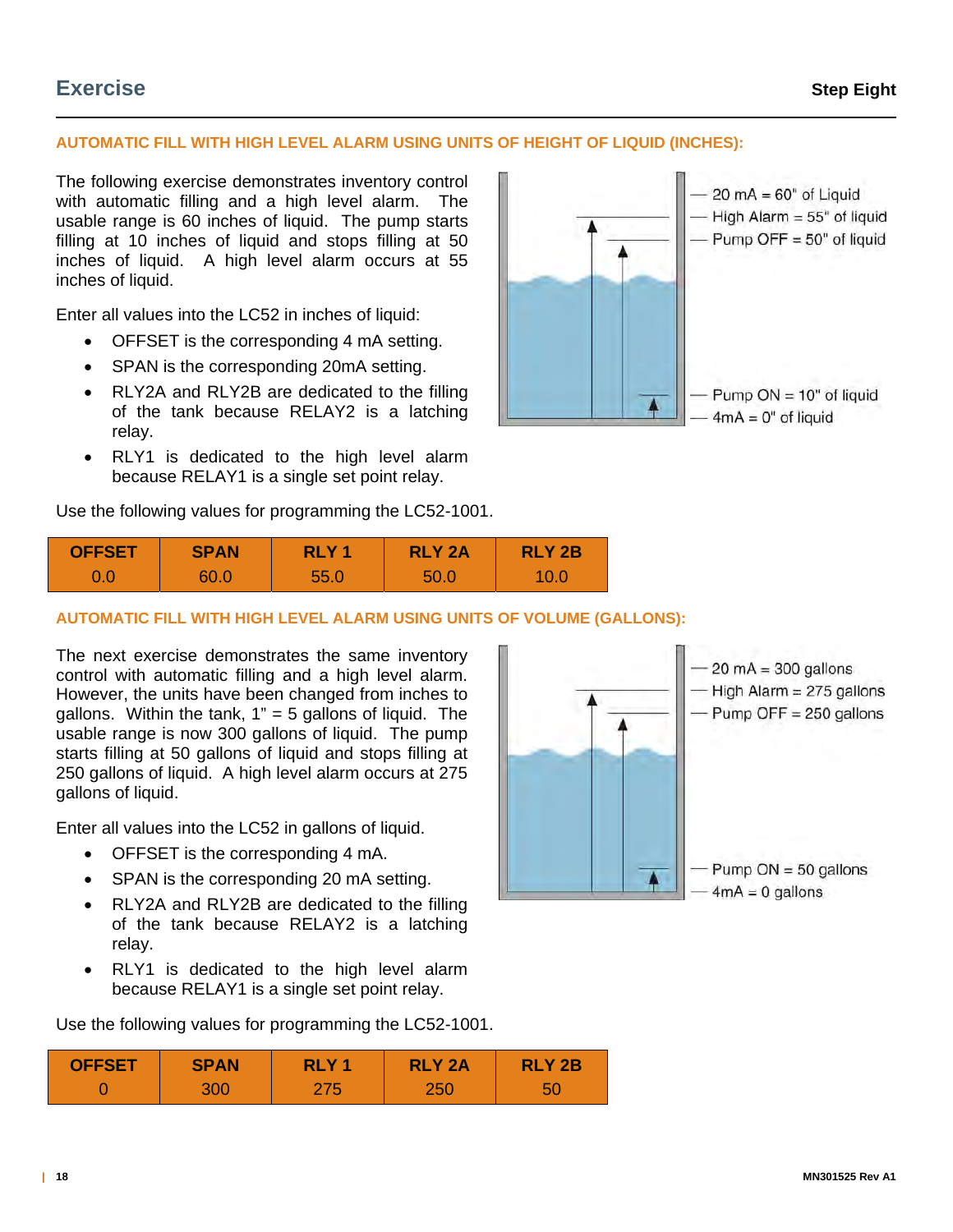# **INVENTORY CONTROL WITH HIGH AND LOW LEVEL ALARMS USING UNITS OF HEIGHT OF LIQUID (INCHES):**

The following exercise demonstrates inventory control with a high and low level alarm. The usable range is between 16 and 56 inches of liquid. The high level alarm occurs at 50 inches of liquid and the low level alarm occurs at 20" of liquid.

Enter all values into the LC52 in inches of liquid:

- OFFSET is the corresponding 4mA setting.
- SPAN is the corresponding 20mA setting.
- RLY1 is dedicated to the high level alarm because RELAY1 is a single set point relay.
- RLY2A is dedicated to the low level alarm because Latch is turned OFF on Relay 2.

Use the following values for programming the LC52-1001.





#### **INVENTORY CONTROL WITH HIGH AND LOW LEVEL ALARMS USING UNITS OF VOLUME (GALLONS):**

The next exercise demonstrates the same inventory control with a high and low level alarm. However, the units have been changed from inches to gallons. Along the straight side of the tank,  $1" = 5$  gallons of liquid. The usable range is now from 50 to 250 gallons of liquid. The high level alarm occurs at 220 gallons of liquid. The low level alarm occurs at 70 gallons of liquid.

Enter all values into the LC52 in gallons of liquid:

- OFFSET is the corresponding 4mA setting.
- SPAN is the corresponding 20mA setting.
- RLY1 is dedicated to the high level alarm because RELAY1 is a single set point relay.
- RLY2A is dedicated to the low level alarm because the latch is turned off on Relay 2.

Use the following values for programming the LC52-1001.